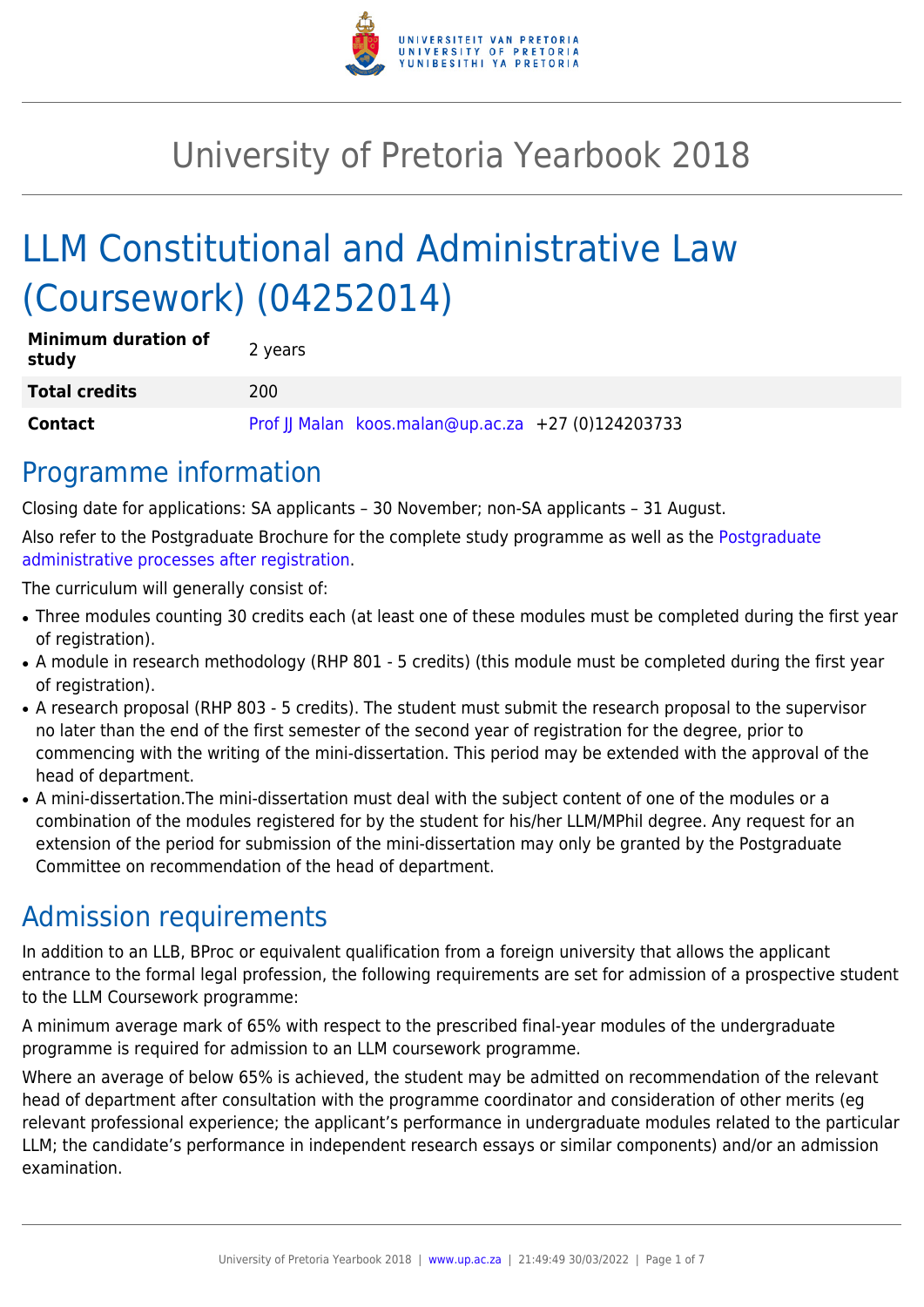

Linguistic competence, primarily in English; foreign applicants who did not complete undergraduate studies through the medium of English must show proof of competence in English at a minimum average level of 6 out of 10 for IELTS or a minimum total score of 83 in TOEFL calculated as follows: reading 21, listening 17, speaking 23 and writing 22. In any other instance where there is doubt as to the English linguistic competence of an applicant, the Dean may require the same proof as prescribed for foreign applicants.

Foreign qualifications are subject to SAQA evaluation. (Some LLM coursework programmes or modules as indicated in the yearbook may only be available to students who hold a relevant South African legal qualification.)

Even though a student may comply with the above requirements, the Dean may, on the recommendation of the head of department presenting a specific degree or module, refuse to accept a prospective student for any LLM programme if such a student's performance in the chosen modules or field of study during undergraduate study was not satisfactory. Alternatively, the Dean could set additional requirements with a view to admission.

An admission examination may also be required in respect of a particular programme or module.

# Other programme-specific information

#### **Mini-dissertation**

- The mini-dissertation must comprise 13 000 15 000 words including footnotes but excluding the list of contents and the bibliography
- The examination copies of the mini-dissertation to send out to the external examiners must be submitted to Student Administration not later than the end of October for the Autumn Graduation Ceremony, end of April for the Spring Graduation Ceremony. A final electronic version must be submitted to Student Administration on or before 15 February for the Autumn Graduation Ceremony, 15 July for the Spring Graduation Ceremony after the evaluation of the examination copies of the mini-dissertation to comply with degree requirements.

### Examinations and pass requirements

In the event of having failed all modules during a particular year of study, a student will only be allowed to continue with his/her studies with the consent of the Postgraduate Committee.

Although no supplementary examination will be granted with regard to LLM and MPhil modules, the General Regulations and rules apply with regard to special and ancillary examinations.

### Research information

The relevant head of department must recommend a supervisor and title for a mini-dissertation and these must be approved by the Postgraduate Committee. The mini-dissertation must be assessed and finalised as set out in the Faculty Board-approved LLM/MPhil Policy Document of the Faculty.

Mini-dissertations, where required, must be submitted in the format determined by the supervisor and approved by the Postgraduate Committee. The supervisor may likewise, subject to the approval of the Postgraduate Committee, also determine the research topic and the scope of the proposed research. (Refer to the [Faculty of](http://www.up.ac.za/media/shared/10/ZP_Files/faculty-regulations-for-the-mini-dissertation.zp124872.pdf) [Law regulations regarding mini-dissertations](http://www.up.ac.za/media/shared/10/ZP_Files/faculty-regulations-for-the-mini-dissertation.zp124872.pdf) and also [Postgraduate administrative processes brochure for the](http://www.up.ac.za/media/shared/10/ZP_Files/post-graduate-administrative-processes-brochures-for-the-faculty-web.zp124870.pdf) [Faculty](http://www.up.ac.za/media/shared/10/ZP_Files/post-graduate-administrative-processes-brochures-for-the-faculty-web.zp124870.pdf))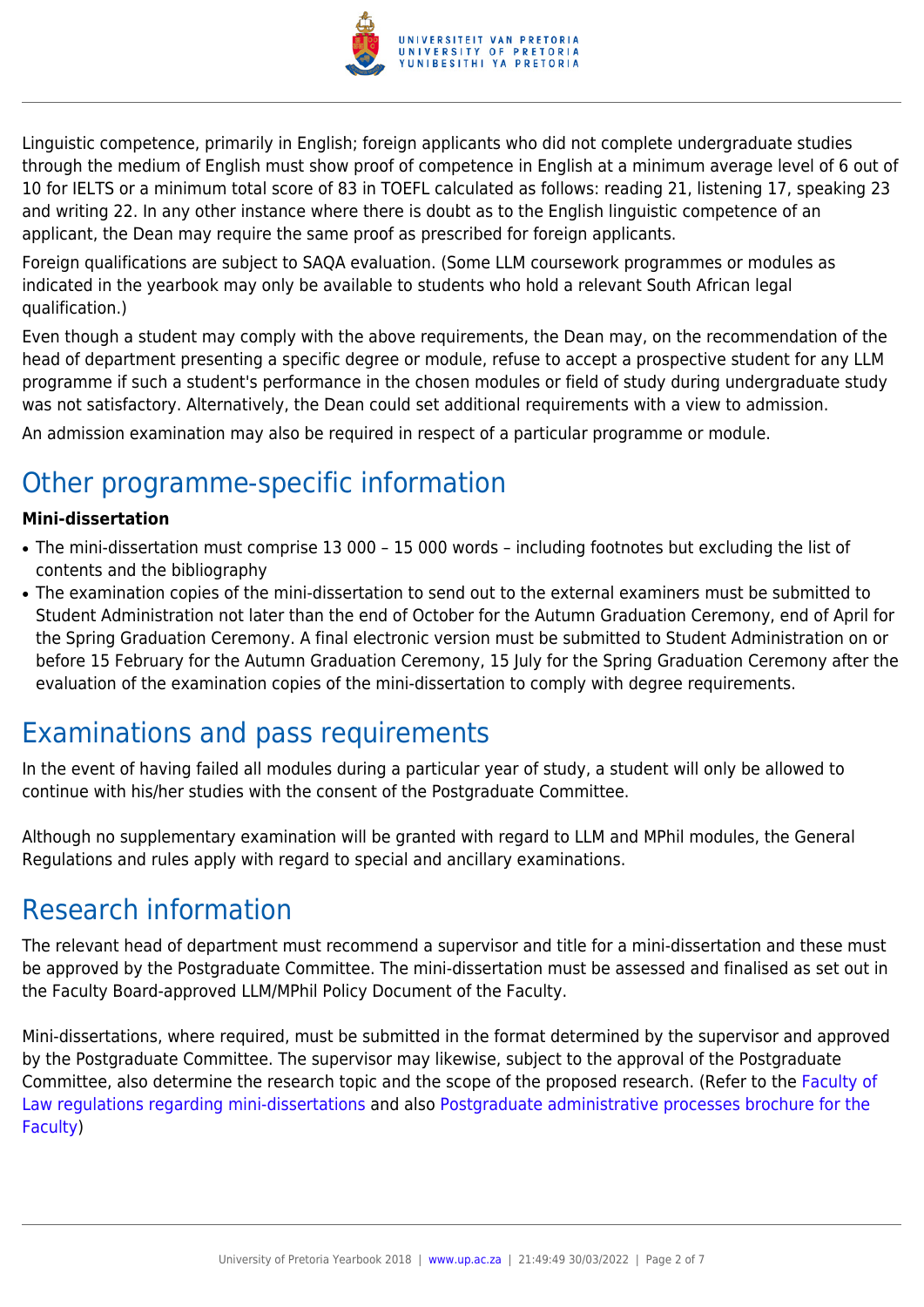

### Pass with distinction

For the degree to be awarded with distinction a student must obtain an average of at least 75% for all the coursework modules, as well as a minimum of 75% for the mini-dissertation. The modules must have been written for the first time.

## General information

#### Period of registration

The duration of the programme will in general be four semesters (2 years) but may be completed within two semesters (1 year) where possible, subject to fulfilment of all the requirements for the degree and payment of the full amount prescribed for the LLM degree. Programmes may also be structured to allow for one year of study only. The one- or two-year period may only be extended by the Postgraduate Committee on recommendation of the Head of Department based on good reason shown and if it is clear that the student will be able to complete the programme in a further year of study.

#### **Language of tuition**

The official language of tuition is English. However, should circumstances allow it, an LLM module may be presented in Afrikaans. The dean, in consultation with the relevant head of department, determines the language of tuition.

#### **Limiting of modules on offer in a particular academic year and availability to foreign students**

The dean determines which modules will be presented each year, taking into consideration the availability of lecturing personnel, space and financial implications and/or other circumstances. The dean may, on recommendation of the relevant head of department, determine the maximum number of registrations for a specific elective module in terms of the prescribed guidelines. The dean may also, on recommendation of the relevant head of department, determine that a particular LLM module will not be offered where on the first day of lectures four or fewer students are registered for such module.

#### **Re-registration for modules**

A student may not register more than twice for the same module. In order to pass a module the student must obtain a final mark of 50%.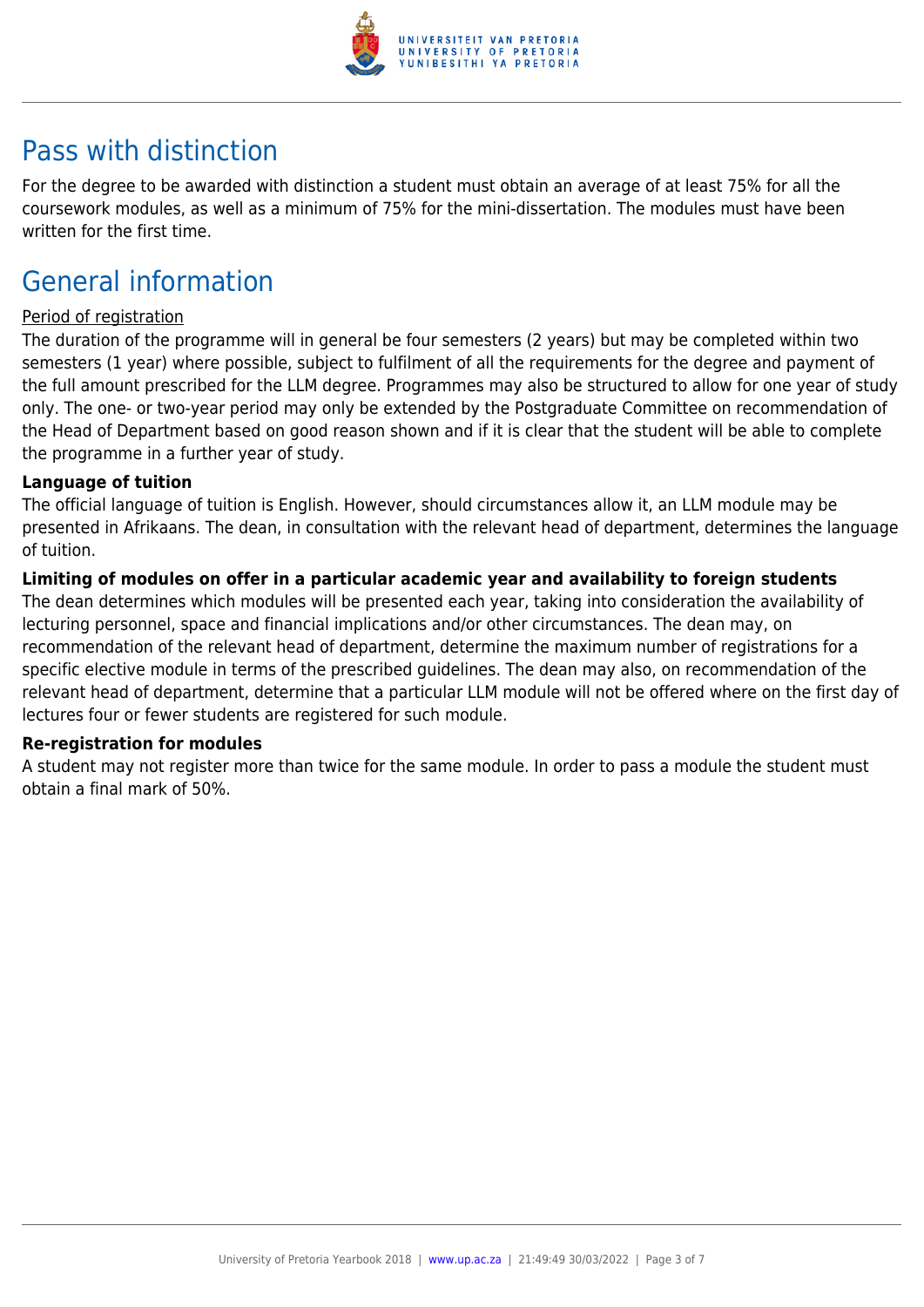

## Curriculum: Year 1

**Minimum credits: 100**

### **Core modules**

#### **Administrative law 802 (ASL 802)**

| <b>Module credits</b>         | 30.00                                       |
|-------------------------------|---------------------------------------------|
| <b>Prerequisites</b>          | No prerequisites.                           |
| <b>Contact time</b>           | 2 lectures per week                         |
| <b>Language of tuition</b>    | Afrikaans and English are used in one class |
| <b>Department</b>             | Public Law                                  |
| <b>Period of presentation</b> | Semester 1 or Semester 2                    |
| <b>Module content</b>         |                                             |

An advanced study of a selection of topics in the administrative law

#### **Research methodology 801 (RHP 801)**

| <b>Module credits</b>         | 5.00                           |
|-------------------------------|--------------------------------|
| <b>Prerequisites</b>          | No prerequisites.              |
| <b>Contact time</b>           | 8 seminars                     |
| <b>Language of tuition</b>    | Module is presented in English |
| <b>Department</b>             | Jurisprudence                  |
| <b>Period of presentation</b> | Semester 1 or Semester 2       |
|                               |                                |

#### **Module content**

- (a) Planning and organising a research project
- (b) Drafting a research proposal: Hypotheses and research question
- (c) Theory in research and methodological approaches to legal research
- (d) Language
- (e) Citation and ethics of citation
- (f) Drafting of chapters and presentation

#### **Research proposal 803 (RHP 803)**

| <b>Module credits</b>         | 5.00                                        |
|-------------------------------|---------------------------------------------|
| <b>Prerequisites</b>          | No prerequisites.                           |
| Language of tuition           | Afrikaans and English are used in one class |
| <b>Department</b>             | Law Deans Office                            |
| <b>Period of presentation</b> | Year                                        |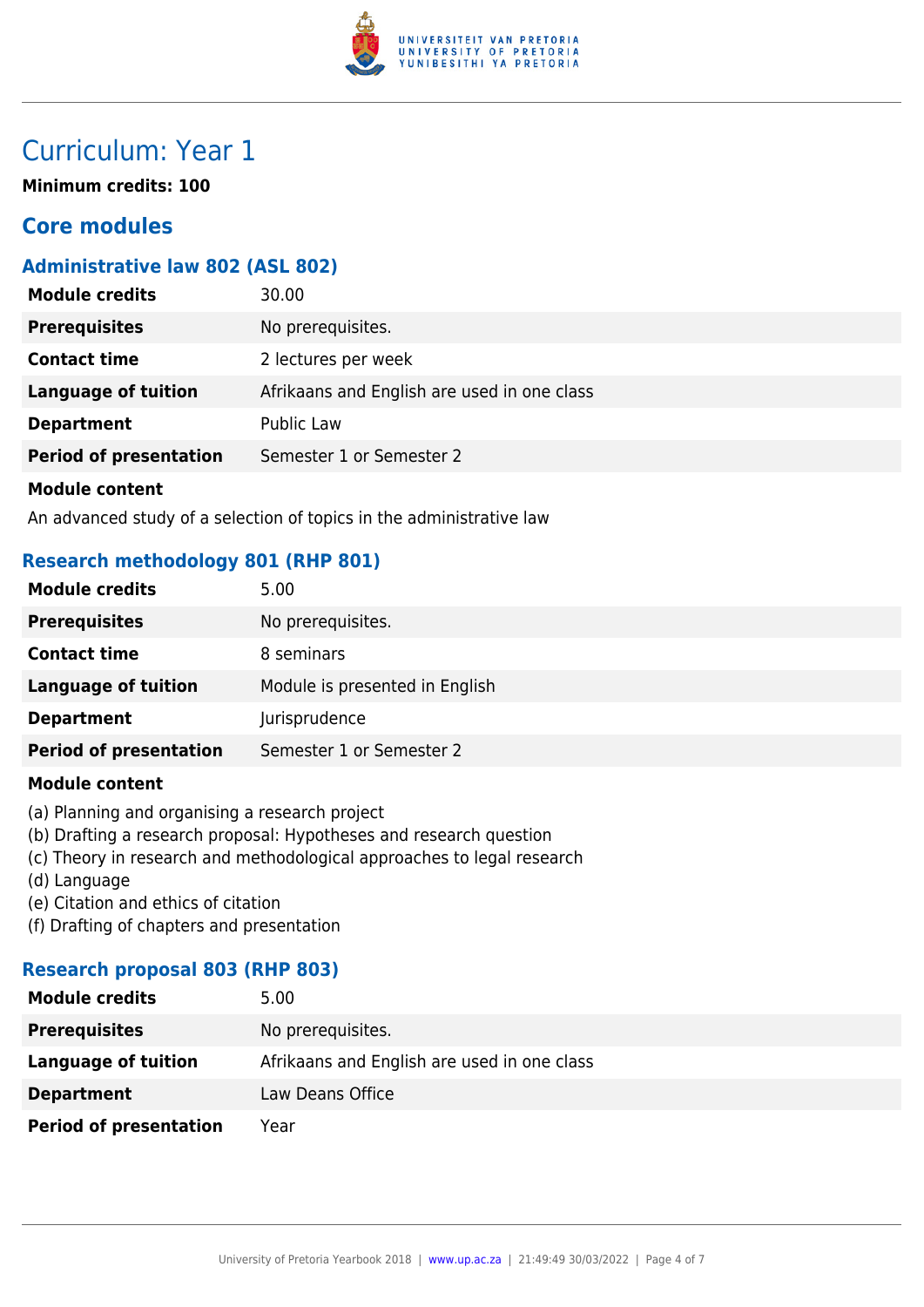

#### **Module content**

Development and presentation of a research proposal. (A research proposal must be submitted to the supervisor and accepted in the first semester of the second year of study before the student will be allowed to register for the mini-dissertation.)

### **Socio-economic rights in the South African Constitution 802 (SRC 802)**

| <b>Module credits</b>         | 30.00                                       |
|-------------------------------|---------------------------------------------|
| <b>Prerequisites</b>          | No prerequisites.                           |
| <b>Contact time</b>           | 2 lectures per week                         |
| <b>Language of tuition</b>    | Afrikaans and English are used in one class |
| <b>Department</b>             | <b>Public Law</b>                           |
| <b>Period of presentation</b> | Semester 1 or Semester 2                    |

#### **Module content**

An analysis of the theory and practice of constitutional socio-economic rights in South Africa, with a specific focus on litigation and legal activism in this respect.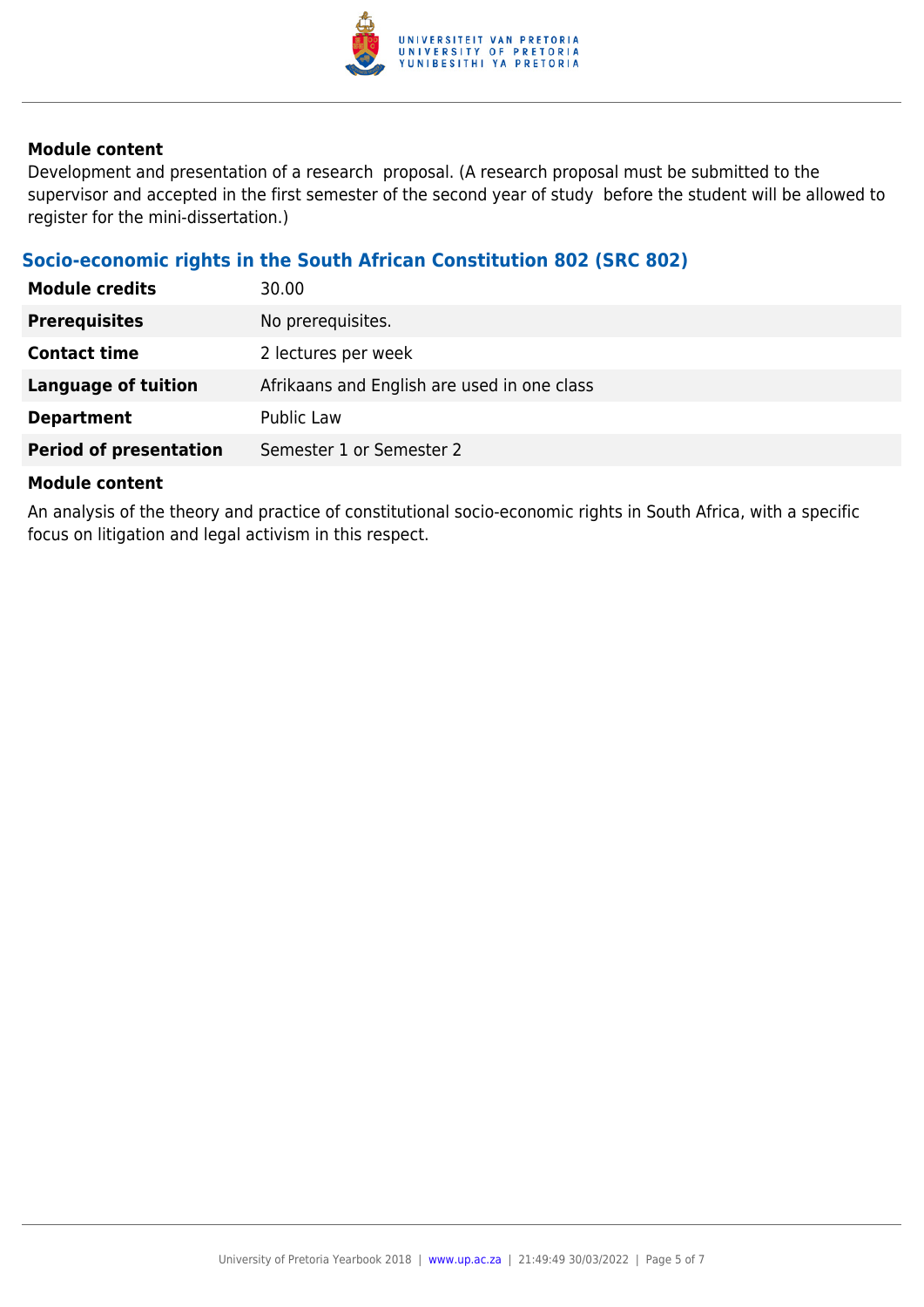

### Curriculum: Final year

**Minimum credits: 100**

### **Core modules**

#### **Administrative law 802 (ASL 802)**

| <b>Module credits</b>         | 30.00                                       |
|-------------------------------|---------------------------------------------|
| <b>Prerequisites</b>          | No prerequisites.                           |
| <b>Contact time</b>           | 2 lectures per week                         |
| <b>Language of tuition</b>    | Afrikaans and English are used in one class |
| <b>Department</b>             | Public Law                                  |
| <b>Period of presentation</b> | Semester 1 or Semester 2                    |
| <b>Module content</b>         |                                             |

An advanced study of a selection of topics in the administrative law

#### **Mini-dissertation 800 (MND 800)**

| <b>Module credits</b>         | 100.00                                      |
|-------------------------------|---------------------------------------------|
| <b>Prerequisites</b>          | RHP 801 and RHP 803                         |
| Language of tuition           | Afrikaans and English are used in one class |
| <b>Department</b>             | Law Deans Office                            |
| <b>Period of presentation</b> | Year                                        |

#### **Module content**

(a) The student must submit a research proposal during his/her first year of registration for the LLM degree to the supervisor prior to commencing with the writing of the mini-dissertation.

(b) A mini-dissertation (MND 800) of 13 000 to 15 000 words inclusive of footnotes but excluding the list of contents and the bibliography, is required. The mini-dissertation must be submitted to the supervisor not later than August of the second year of registration for the LLM programme. The mini-dissertation must deal with the subject content of one of the modules or a combination of the modules registered for by the student for his/her LLM degree. Any request for an extension of the period for submission of the mini-dissertation may only be granted by the Dean on recommendation of the LLM Committee

#### **Research proposal 803 (RHP 803)**

| <b>Module credits</b>         | 5.00                                        |
|-------------------------------|---------------------------------------------|
| <b>Prerequisites</b>          | No prerequisites.                           |
| Language of tuition           | Afrikaans and English are used in one class |
| <b>Department</b>             | Law Deans Office                            |
| <b>Period of presentation</b> | Year                                        |